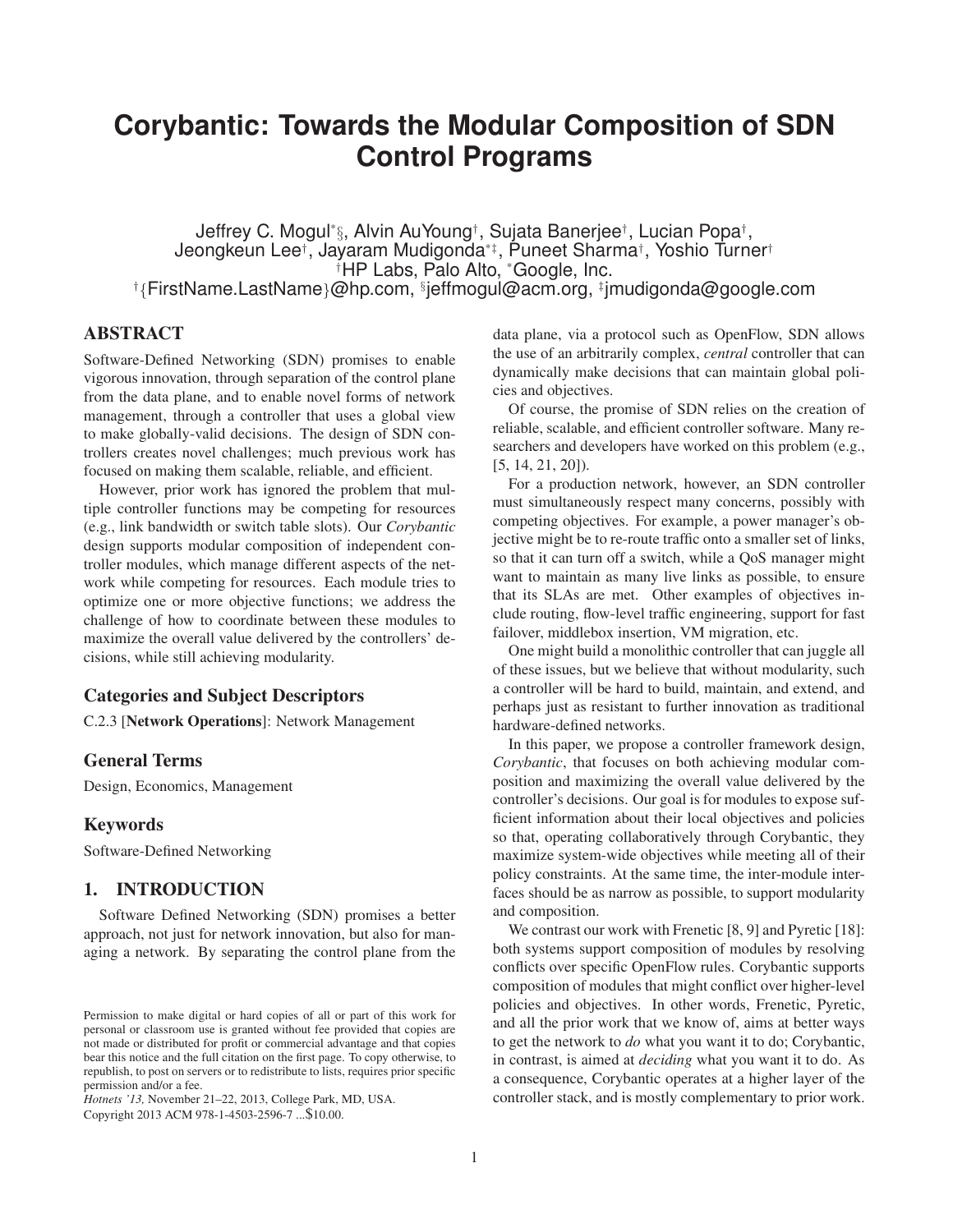Solving this kind of constrained multi-objective optimization problem can be difficult. Corybantic sidesteps several hard problems. First, it converts a multi-objective problem into a single-objective problem by expressing objectives in a common currency. Second, it explores the use of fast heuristics, with an iterative, domain-specific approach that explicitly represents topology to improve allocation decisions quickly, instead of requiring an optimal solution.

Corybantic is a work in progress. We have an early implementation of various modules and present an initial evaluation of the composition of these modules.

# 2. CONTEXT

Corybantic could be useful, for example, in a cloud (Infrastructure-as-a-Service) network, which provides service to an ever-changing set of users, each of whom is explicitly charged for the services they request, and whose needs vary dynamically. Any such network must consider its costs and revenues when making policies governing resource allocation. For simplicity, we assume that a provider's revenues come as explicit payment from its users<sup>1</sup>.

A network provider would start by choosing a set of modules (e.g., from a "module store") as appropriate for its specific network. We would not expect any network to use all of the possible modules. We assume that there is just one network provider, so the controller modules are not malicious.

# 2.1 Per module policies and objectives

Our vision is that the central controller can integrate the opportunities provided by its constituent modules to approximate a globally-optimal objective, while meeting all of the policies (e.g., firewall rules) imposed by these modules.

Each individual module will have its own policies and objectives. Policies express constraints on what is allowed; objectives express the costs and benefits of specific controller actions. Consider, for example, a QoS-control module. Its objectives include maximizing the revenue from bandwidth promises made to customers; one of its policies might be "never renege on a promise."

We believe that, in order to compare costs and benefits across a range of independent modules, the controller as a whole must express these using a common currency. AuYoung *et al.* [2] point out the value of using money as a single metric for expressing "all the QoS-'ilities' that matter in a particular circumstance." The actual currency units do not matter; AuYoung *et al.* chose to use "florins."

#### 2.2 Examples of controller modules

To illustrate our motivation for supporting composition of controllers with competing policies and objectives, we briefly sketch some examples, focused on data-center net-

works. All of these examples have been described previously as independent controllers:

- Bandwidth allocator: A module that allocates guaranteed bandwidth to a set of endpoints. Examples include Gatekeeper [19], Oktopus [3], and many others.
- Flow latency controller: A module to support end-to-end latency bounds for flows or flow classes (as by Kim *et al.* [13].
- Flow-level traffic engineering: A module that re-routes flows to achieve an objective, like load balance (as in Hedera [1]).
- VM-migrator: A module that migrates VMs between servers, e.g., for consolidation (as in SecondNet [10], Virtue  $[16]$ , etc).
- Power control manager: A module that reduces energy costs by attempting to turn off under-utilized resources (as in ElasticTree [12]).
- Bypass-link controller: A module, such as Flyways [11], that looks for over-utilized paths and opportunities to create wireless bypasses. Similarly, Helios [6] looks for opportunities to create optically-switched high-bandwidth bypasses.

# 3. DESIGN OF CORYBANTIC

A Corybantic system consists of a set of modules, which might vary among different installations, and a central coordinator function, all running on top of a typical SDN controller, as shown in Fig. 1(a). Our goal is to allow multiple controller modules to operate in concert, rather than pulling in opposing directions. The basic insight behind Corybantic is that the use of a common currency can allow modules to express high-level objectives independently, and a central coordinator to resolve potential conflicts.

# 3.1 Expressing objectives

A network has an underlying physical topology. Corybantic represents the physical topology of the network as a graph of resources including switches and links. Some of these resources can be subdivided into virtual slices; e.g., a 10Gbit link could be sliced, using rate limiters, into a set of slower virtual links. Moreover, each of these resources has a reservation state representing what (share) belongs to each tenant.

We find it natural to express module goals in terms of virtual subset topologies (possibly a disconnected graph) of the underlying network topology, rather than in terms of only the specific collection of individual link and switch resources relevant to each module. For example, the current goals of a bandwidth allocator module could be satisfied by one of several collections of network paths formed from slices of the physical links. The goals of an energy manager could be satisfied by any of several subset topologies that exclude specific switches or links, which can then be powered off.

We can thus view Corybantic as a means to agree on a single virtual subset topology that is acceptable with respect

<sup>&</sup>lt;sup>1</sup>We have not carefully considered whether our approach applies to a wider set of businesses, such as ISPs, or those where IT costs and benefits are not well-quantified.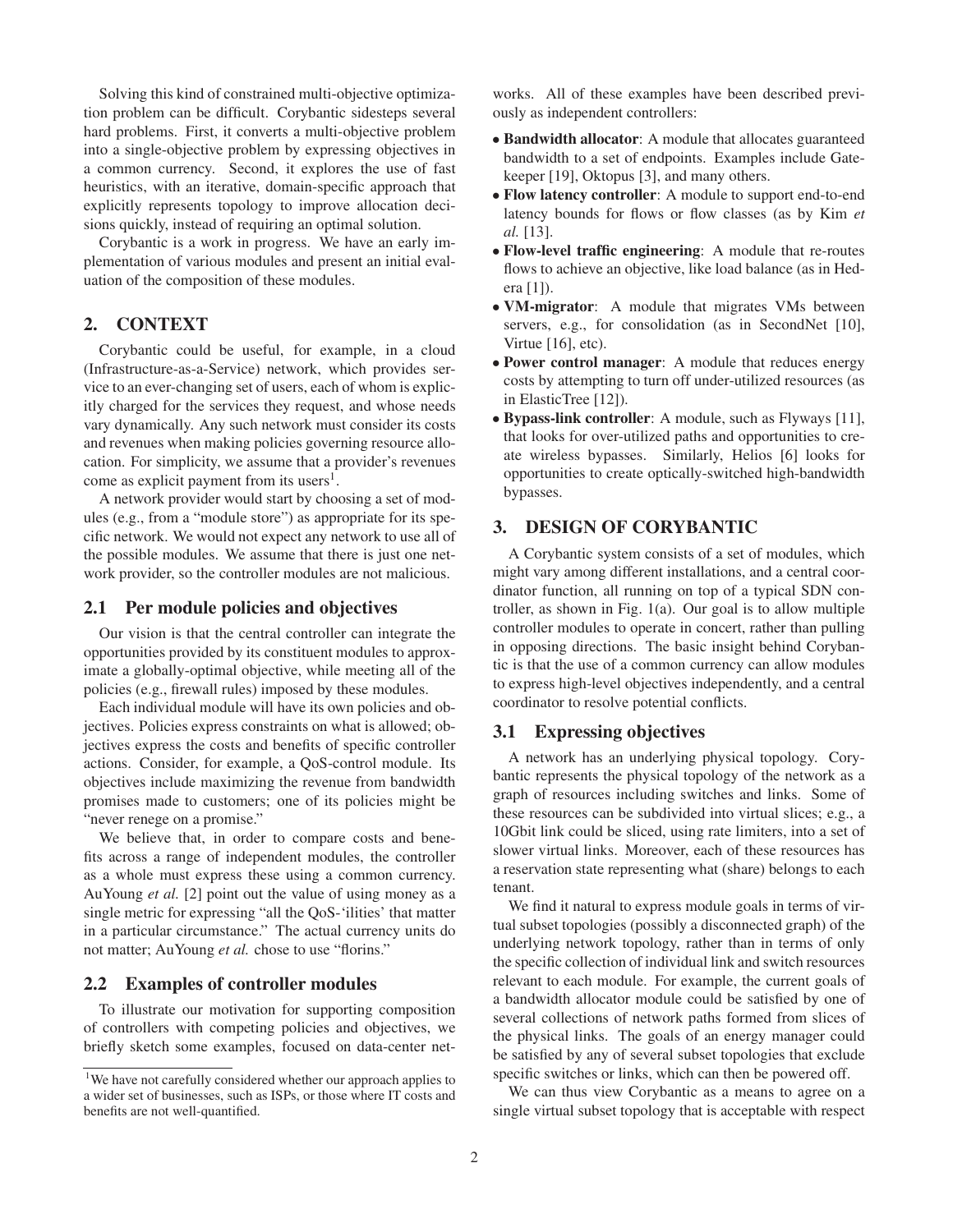

(a) Relationship between Corybantic and SDN controller.

(b) Example proposal and value flows in Corybantic.

#### Figure 1: Context for Corybantic.

to the goals of all modules. (Because "virtual subset topology" is unwieldy, generally in this paper we use "topology" to imply that term.)

# 3.2 An iterative approach

Do we first look for a topology that meets the customer demands, or do we first find a placement of demand that assumes a specific topology? Exploring all of the possible options seems like it would result in an infeasibly-large search space. To avoid this chicken-or-egg problem, Corybantic uses a multi-phase iterative approach.

The Corybantic coordinator proceeds in periodic rounds. In each round, the coordinator and its modules execute four phases:

• Phase 1 – some modules propose topology changes: A proposal is a change in the reservation state or activity (on/off) of a resource in the topology. Each module may make one or more proposals to modify the topology. A "topology" change may involve turning servers, switches, or links on or off, adding a switch table entry, or moving VMs.These proposals should be "small" deltas from the current state, not huge changes.

Making good proposals is the key challenge for Corybantic. We discuss this key challenge in Sec. 4.1.

• Phase 2 – each module evaluates every current proposal generated in phase 1, assigning a value to it (top of Fig. 1(b)). The value considers the benefits that the module gains from a proposal, the costs imposed on the module, including the cost of making changes (e.g., moving a VM) and any "costs" created by unfairness. For example, a QoS controller would express value as the revenue collected by the flows it can support within the proposal. Some modules might give a negative value to a proposal.

By distributing the task of proposal evaluation to all of the modules in the system, we modularize the computa-

tion of the values that derive from various points of view. For example, the power module only needs to consider the electricity-related costs and benefits of turning off a switch, while the OoS-related benefits (which might be negative) are measured entirely within other modules.

Also, by separating the proposal-generation phase from the proposal-evaluation phase, we relieve the proposal generators from having to understand the value models of other modules.

Fig. 1(b) illustrates how values flow in Corybantic. For concreteness, we assume that all values are expressed in terms of dollars (or some other real-world currency), to reflect the grounding of these values in the real-world money flowing into and out of the provider.

- Phase 3 the coordinator picks the best proposal: An overall coordinator function assigns a global value to each proposal, for example, a sum over the phase-2 values and picks the best proposal (if any have positive values).
- Phase 4 the modules instantiate the chosen proposal: Once the coordinator has chosen a proposal, any module that is affected by that proposal is directed to instantiate it. This might mean changing a topology element, moving a VM, or perhaps just informing a user that its VMs now have more or less access to spare capacity, so that the user's application can adapt.

The goal of this iterative loop is to constantly adapt to new customer demands, not to focus on convergence to a fixed point.

## 3.3 Alternative approaches

Casting the search for improved value as an iteration avoids having to impose an *a priori* ordering on the modules; any fixed ordering would over-determine the pruning of the search space, and inhibits modularity. Instead, we express "priority" not as an explicit property of a module,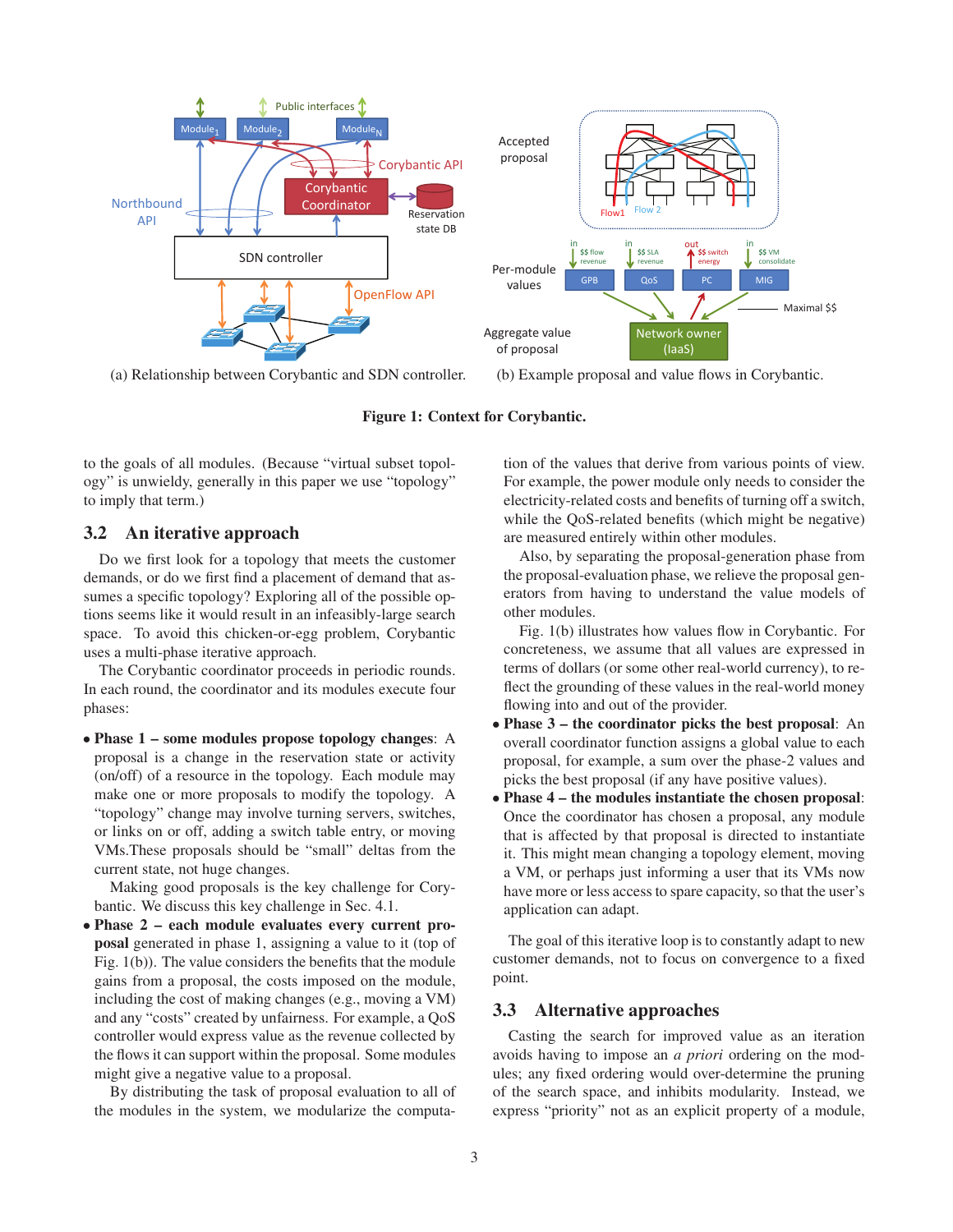but through the valuations placed on its specific proposals. This allows dynamic changes in the relative merits of assigning a resource to one module or another. For example, load balance might be more important during peak hours, while power reduction might matter more during off-peak hours, as reflected entirely in the values that these modules place on proposals during those periods (rather than via static module priorities.)

#### 4. DESIGNING MODULES

The success of Corybantic will depend on the design of the controller modules. Ideally a module generates both *high-value* proposals to deliver value towards its objective function, as well as *a variety* of proposals to allow better coverage of the allocation space.

# 4.1 Making good proposals

What makes a proposal "good"? We list some high-level principles:

Make small proposals, but not tiny ones: If a proposed topology change is too large, most likely the other modules in the system will give it a very negative value, either because it disrupts their own needs too much, or the cost of change is too high. Modules should propose changes that are small enough to be acceptable. However, there is little point in making a proposal that is too small: it should not leave the network mid-way between useful states. For example, if a VM-migrator module wants to move 10 VMs away from a server, a proposal that moves just one VM probably has little or no value.

Make a reasonable number of proposals: Providing multiple topology options gives the coordinator more options to evaluate and should lead to faster convergence to a useful state.

Offer variety: When making multiple proposals, don't make them too similar; otherwise, the benefits of having more options to evaluate would not justify the extra cost of evaluating them.

Don't give up too late or too soon: A module should build upon iterations to make informed counter proposals that differ enough from rejected proposals and relate to higher-valued proposals.

# 4.2 Search strategies

During each round, a control module may need to continually generate a counter-proposal, or look for other opportunities to meet its objectives. This search mechanism, if naively implemented, risks locking onto local optima. There are two basic approaches to avoid this problem.

The first approach is inspired by search heuristics often used in genetic algorithms: occasional jumps can be injected into the search space to avoid local optima. For example, the coordinator can inject occasional jumps in the current allocation. The coordinator decides when an iteration round should make a jump, of what magnitude, and (prior to phase

1) informs modules that they should offer "big-delta" proposals with some probability. Likewise, each module can inject such jumps within its own proposal generation search in order to provide such big-delta proposals.

The second approach avoids local optima by carefully crafting a module's objective function. If it can define an objective function that is convex, it guarantees convergence in its search heuristic. Indeed, well-known methods, such as gradient descent, are often used in implementations of solving these optimization functions [4]. Using a convex function may require a trade-off between optimality (i.e., since the convex function may merely be a proxy for the original optimization function) and convergence.

These two techniques are complementary. Balancing the value delivered by proposals and the risks of search oscillations or local optima may require further investigation.

There is no magic formula for implementing a module that obeys these principles. We realize that it might be quite difficult, in practice, to engineer a good proposal generator, and that this may require domain-specific engineering – each module may be quite different.

# 5. MODULE PROTOTYPES

Thus far, we have implemented prototypes of several Corybantic controller modules. These modules are written in Python in order to eventually interface with the suite of available OpenFlow software that are also implemented in Python [15, 18]. It is important to note that these prototypes represent proof-of-concepts based on control modules in the literature, but likely require more detail if deployed in a real network.

# 5.1 Guaranteed Pipe-Bandwidth Module

The Guaranteed Pipe-Bandwidth (GPB) module provides minimum bandwidth guarantees for tenants in a shared data center. Tenants are customers who pay for VM hosting on the data center, and whose VMs require a minimum intra-network bandwidth guarantee. Similar modules might support "hose-model" guarantees, which cover the aggregate bandwidth into and out of one endpoint (e.g., Gatekeeper [19]), or other guarantee forms (e.g., Virtual Oversubscribed Clusters [3]), but a pipe-model module is the easiest to describe and implement.

Evaluation function: GPB values a proposal based on the expected income it will receive for guarantees it has given to customers. This expected income may include the net present value of expected *future* customer requests, as well as the potential penalty (i.e., negative value) for being unable to honor a previously guaranteed request, or for having to update routes and rate limiters to shift traffic.

Making Proposals: Currently, GPB attempts to get all resources and satisfy all flows (active flows, pending flows and projected flows) in the flow table.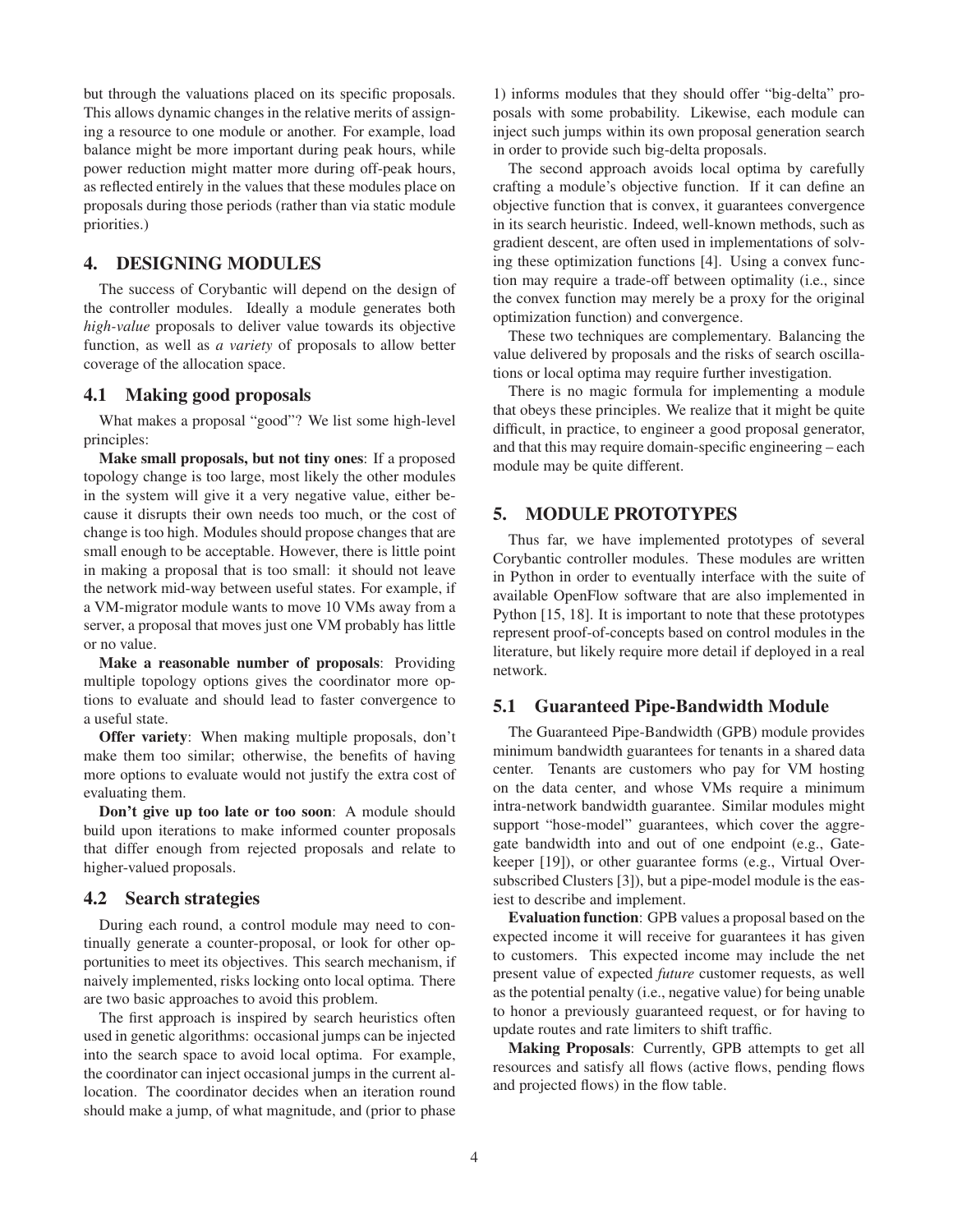# 5.2 Bandwidth Availability Module

The Bandwidth Availability Module (BAM) tries to conserve core bandwidth by re-routing traffic<sup>2</sup>. This module is motivated by bandwidth-constrained environments and is based upon the requirements described by Bodik *et al.* [4].

Evaluation function: BAM considers the value of bandwidth it conserves. It measures (and in some cases, estimates), the client traffic that traverses the network core and tries to minimize this value. Based on the same information used by GPB to place a dollar value on bandwidth, the amount of available bandwidth "slack" in the core is the metric used to evaluate a proposed topology.

Making proposals: BAM attempts to re-route traffic by migrating VMs that generate and receive traffic. This module uses a procedure similar to that described by Bodik *et al.* to cluster the machines in racks within clusters based upon a minimum k-cut, where  $k$  is the number of available edge switches in the network.

### 5.3 Fault Tolerance Module

The Fault Tolerance Module (FTM) tries to increase the worst-case survivability (WCS) of a tenant's hosted services. We borrow the definition and model of WCS directly from Bodik *et al.* as the fraction of hosted services (i.e., VMs) that survive any single failure in the network.

Evaluation function: FTM calculates the average WCS of an allocation across all services. Based on the WCS, it computes the revenue lost from the host services due to expected downtime. We expect the values required for these calculations to be provided externally to the module. Moreover, we expect that these measurements are typical bookkeeping for a typical IaaS provider.

Making proposals: At a high level, FTM attempts to "spread" VMs across failure domains. Proposals are made as long as improvements can continue, for example, until all VMs are in separate fault domains. Each proposal is greedy in that it attempts to move a single VM at a time to a different fault domain, when it resides in the same fault domain as another.

#### 6. SIMULATIONS

In this section, we evaluate the performance and convergence of our BAM and FTM controllers. As described in Section 5, BAM attempts to minimize core bandwidth consumption, and FTM attempts to increase the fault tolerance of tenant applications. As described by Bodik *et al.*, these objectives are directly at odds [4].

In order to balance these competing concerns, Bodik *et al.* define a single optimization function that is parameterized by the variable  $\alpha$ .  $\alpha$ , in essence, establishes a weighted priority between these two concerns and defines how these competing objectives should be resolved.

We argue that setting  $\alpha$  correctly requires detailed understanding of how each of these concerns relates to the global value delivered to the system. Accordingly, we have implemented the BAM and FTM modules independently to relate their individual optimization functions to the revenue model in the network (Table 1). Note that this definition is merely for illustrative purposes and can easily be adapted for a more realistic scenario.

| $\alpha$           | Equivalent Corybantic defi-<br>nition                                                                        |
|--------------------|--------------------------------------------------------------------------------------------------------------|
| $0 < \alpha < 1/2$ | A unit loss of availability costs<br>$\delta \alpha$ more than an equivalent<br>unit loss in core bandwidth. |
| $\alpha = 1/2$     | Availability and core band-<br>width are equally important.                                                  |
| $1/2 < \alpha$     | A unit loss of availability costs<br>$\delta \alpha$ less than an equivalent unit<br>loss in core bandwidth. |

Table 1: Interpretation of  $\alpha$  for FTM and BAM Corybantic modules.

Using these modules, we simulate the Corybantic allocation process in a simple network topology with two aggregation switches and four racks, with each rack containing a maximum number of 4 VMs. The simulation began with an initial random allocation and the numbers reflect an average over 10 runs.

Table 2 compares the performance of FTM and BAM to an optimal, monolithic controller for various values of  $\alpha$ . We did a straightforward offline calculation for the specific topology and workload to obtain this optimal value.

We see that in most of these settings, the values converge within a few rounds, and the value delivered by the allocation is within 10% of optimal in most cases. These standard deviation for total value is less than 10% of the average; the standard deviation for the number of rounds until convergence is less than 1 round.

These instances correspond to larger and smaller values of  $\alpha$ . This result is due to the fact that in such cases, the convergence is heavily dependent on the search path of a single module's objective function.

The instances where convergence does not result in the optimal value can be improved with simple search heuristics (i.e., genetic algorithm-based "jumps", as mentioned in Section 4.2). We do not know if the effectiveness of these techniques generalizes, as these are simply preliminary results.

| $\alpha$      | Average fraction of optimal value | Average rounds until convergence |
|---------------|-----------------------------------|----------------------------------|
| 1/5           | n 03                              |                                  |
| 14            |                                   |                                  |
| 1/3           | 0.83                              |                                  |
| $\frac{1}{2}$ | 0.83                              | ാ                                |
|               |                                   |                                  |
|               |                                   |                                  |

Table 2: Average quality and speed of allocation when composing FTM+BAM modules.

 $2$ In our implementation, it accomplishes this by moving the source and destination VMs generating traffic.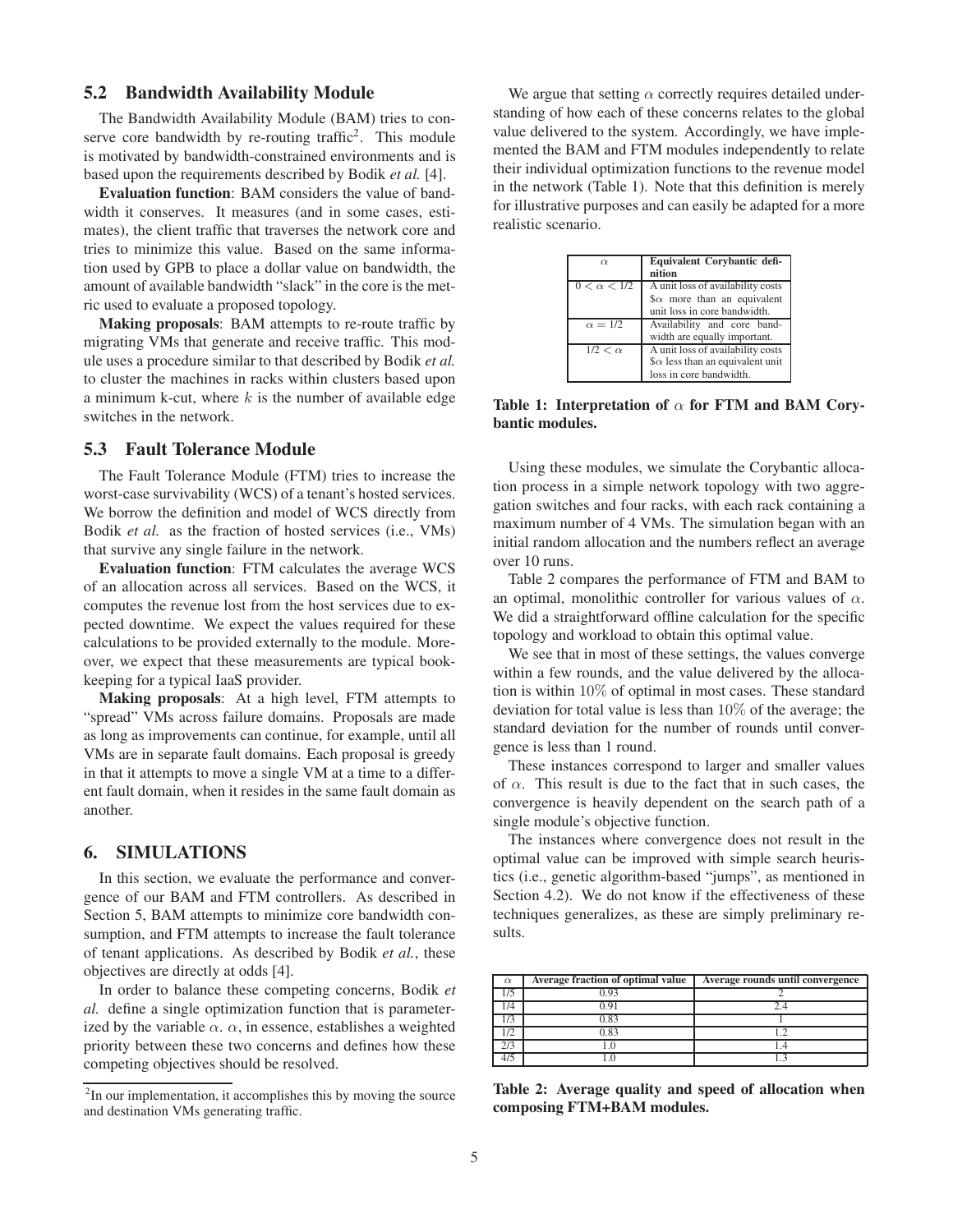# 7. ADDITIONAL DESIGN ISSUES

In this section, we discuss additional design issues that we have considered, but have not fleshed out in implementation.

# 7.1 Enforcing constraints

In emergencies, "goals" might become constraints: for example, a thermal overload must be resolved immediately, even at the cost of violating some network performance guarantees. Other constraints might be tagged to indicate that they can be temporarily violated during emergencies.

#### 7.2 Time-related issues

So far, we have ignored how Corybantic deals with the concept of time. We need to explicitly consider time for several reasons:

- Implementation delays: Many proposals cannot be instantiated instantaneously. For example, a VM-migrator might take several minutes to move a large VM. Thus, proposals made in phase 1 must specify the expected delay-toinstantiate.
- Deadlines: Conversely, some modules might tag their proposals with deadlines. For example, a VM-migrator that needs to respond to thermal overloads may require very rapid changes.
- Evaluation time: Because Corybantic proceeds in small steps, each round must finish quickly. Obtaining a short cycle time may require some careful optimization. For example, since proposals are expressed as deltas, the evaluates method in modules might use an incremental algorithm, rather than re-computing the value over the entire proposed topology.
- Time-dependent valuations: Suppose a QoS module wants to admit a high-bandwidth flow that will last for 2 minutes. If making room for this flow incurs a cost, such as turning on a switch, that will last for at least 5 minutes, the benefit of admitting the flow may not justify this cost.

Therefore, proposals and evaluations must both include time-frames over which they are desirable or valid.

# 7.3 Security

Corybantic does not, as of now, provide any inter-module security mechanisms. In this respect, it does not differ from a monolithic controller implementation with the same functionality. All of the modules are installed by, and run on behalf of, the provider, as is the case with most existing system and network management tools. Therefore, just as with a monolithic controller, the module implementers will attempt to cooperate with each other to achieve the best possible result, rather than try to hog resources or to game Corybantic's evaluation function.

In a system where some modules are provided by third parties, it would be useful to protect the modules from each other, and (more important) to prevent rogue or buggy modules from interfering with resource allocation. We can treat this as a motivation for good debugging support (see §7.4), or as an opportunity for future work – for example, the Coordinator might impose quotas on the resources that a thirdparty module could obtain.

# 7.4 Debugging

Networks, even with central controllers, are complex, dynamic beasts; they will have bugs. Corybantic will not eliminate bugs; any such system should have debugging support built into its design.

Corybantic's use of modularity can prevent invisible interactions between modules, but even the "visible" interactions (exposed through the proposal and evaluation phases) can lead to bugs. And, as we have already noted, designing modules to generate "good" proposals could be challenging. Because all interactions between modules are exposed to Corybantic in the proposal and evaluation phases, the system can therefore expose, in a debugging console, details such as which modules propose which topologies, the valuations assigned to each proposal, any policy violations, or why a controller is otherwise not behaving as expected (e.g., from human observation).

# 8. RELATED WORK

Most of the prior work on SDN controllers has focused either on enabling more flexible and rapid innovation (e.g., Frenetic [8, 9], Pyretic [18] and Trema [21]), or on improving the performance or scalability of the controller platform (e.g., Maestro [5], Mirage [20], HyperFlow [22], and Onix [14].)

Ford [7] observed that non-transparent layering of multiple control functions, between cloud-provider controllers and cloud-tenant controllers, can lead to "potentially catastrophic" interactions over shared resource dependencies. Corybantic might not directly resolve that, but perhaps tenants could benefit from a narrow interface into the provider's Corybantic system, analogous to the Mirage interface proposed by Rotsos *et al.* [20].

Network economists have explored related issues (e.g., [17]) but have focused on obtaining accurate prices, not on software modularity.

# 9. REFERENCES

- [1] M. Al-Fares, S. Radhakrishnan, B. Raghavan, N. Huang, and A. Vahdat. Hedera: Dynamic Flow Scheduling for Data Center Networks. In *Proc. NSDI*, Apr. 2010.
- [2] A. AuYoung, L. Grit, S. Wiener, and J. Wilkes. Service contracts and aggregate utility functions. In *Proc. HPDC*, pages 119–131, 2006.
- [3] H. Ballani, P. Costa, T. Karagiannis, and A. Rowstron. Towards predictable datacenter networks. In *Proc. SIGCOMM*, pages 242–253, 2011.
- [4] P. Bodk, I. Menache, M. Chowdhury, P. Mani, D. A. Maltz, and I. Stoica. Surviving failures in